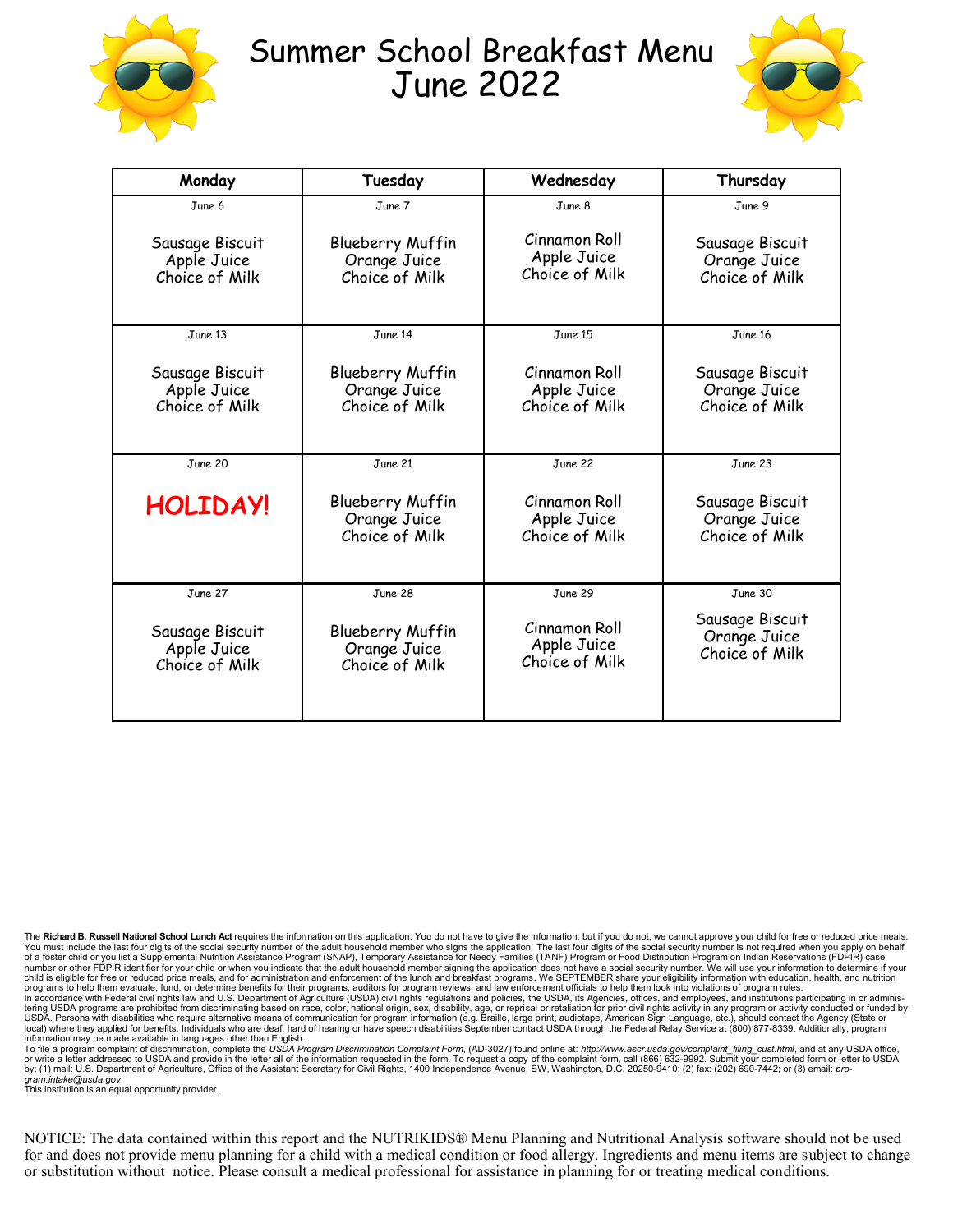

## Summer School Lunch Menu June 2022



| Monday                                                                                          | Tuesday                                                                           | Wednesday                                                                                   | Thursday                                                                                      |
|-------------------------------------------------------------------------------------------------|-----------------------------------------------------------------------------------|---------------------------------------------------------------------------------------------|-----------------------------------------------------------------------------------------------|
| June 6                                                                                          | June 7                                                                            | June 8                                                                                      | June 9                                                                                        |
| Cheeseburger<br>Dill Pickle Spears<br>Strawberry Applesauce<br>Choice of Milk                   | Chicken Nuggets<br><b>Baby Carrots</b><br>Frozen Strawberry Cup<br>Choice of Milk | Corn Dog<br><b>Cucumbers &amp; Tomatoes</b><br>Strawberry Ap-<br>plesauce<br>Choice of Milk | Chicken Sandwich<br><b>Baby Carrots</b><br>Apple Slices<br>Choice of Milk                     |
| June 13                                                                                         | June 14                                                                           | June 15                                                                                     | June 16                                                                                       |
| <b>Chicken Fried Steak</b><br>Sandwich<br>Dill Pickle Spears<br>Orange Smiles<br>Choice of Milk | Popcorn Chicken<br>Corn on the Cob<br>Watermelon<br>Choice of Milk                | Bean & Cheese Burrito<br>Cucumber & Tomatoes<br>Apple Slices<br>Choice of Milk              | Chicken Sandwich<br>Dill Pickle Spears<br>Fresh Strawberries<br>Choice of Milk                |
| June 20                                                                                         | June 21                                                                           | June 22                                                                                     | June 23                                                                                       |
| HOLIDAY!                                                                                        | Chicken Sandwich<br>Cucumbers & Tomatoes<br>Watermelon<br>Choice of Milk          | Chicken Nuggets<br>Dill Pickle Spears<br>Apple Slices<br>Choice of Milk                     | Chicken Drumstick<br>Corn on the Cob<br>Watermelon<br>Chocolate Chip Cookie<br>Choice of Milk |
| June 27                                                                                         | June 28                                                                           | June 29                                                                                     | June 30                                                                                       |
| Cheeseburger<br>Dill Pickle Spears<br>Orange Smiles<br>Choice of Milk                           | Chicken Nuggets<br><b>Baby Carrots</b><br>Watermelon<br>Choice of Milk            | Corn Dog<br><b>Cucumbers &amp; Tomatoes</b><br>Apple Slices<br>Choice of Milk               | <b>Steak Fingers</b><br>Corn on the Cob<br>Fresh Strawberries<br>Choice of Milk               |

The Richard B. Russell National School Lunch Act requires the information on this application. You do not have to give the information, but if you do not, we cannot approve your child for free or reduced price meals. You must include the last four digits of the social security number of the adult household member who signs the application. The last four digits of the social security number is not required when you apply on behalf<br>of a child is eligible for free or reduced price meals, and for administration and enforcement of the lunch and breakfast programs. We SEPTEMBER share your eligibility information with education, health, and nutrition<br>programs USDA. Persons with disabilities who require alternative means of communication for program information (e.g. Braille, large print, audiotape, American Sign Language, etc.), should contact the Agency (State or<br>local) where

information may be made available in languages other than English.<br>To file a program complaint of discrimination, complete the USDA Program Discrimination Complaint Form, (AD-3027) found online at: *http://www.ascr.usda.go gram.intake@usda.gov*. This institution is an equal opportunity provider.

NOTICE: The data contained within this report and the NUTRIKIDS® Menu Planning and Nutritional Analysis software should not be used for and does not provide menu planning for a child with a medical condition or food allergy. Ingredients and menu items are subject to change or substitution without notice. Please consult a medical professional for assistance in planning for or treating medical conditions.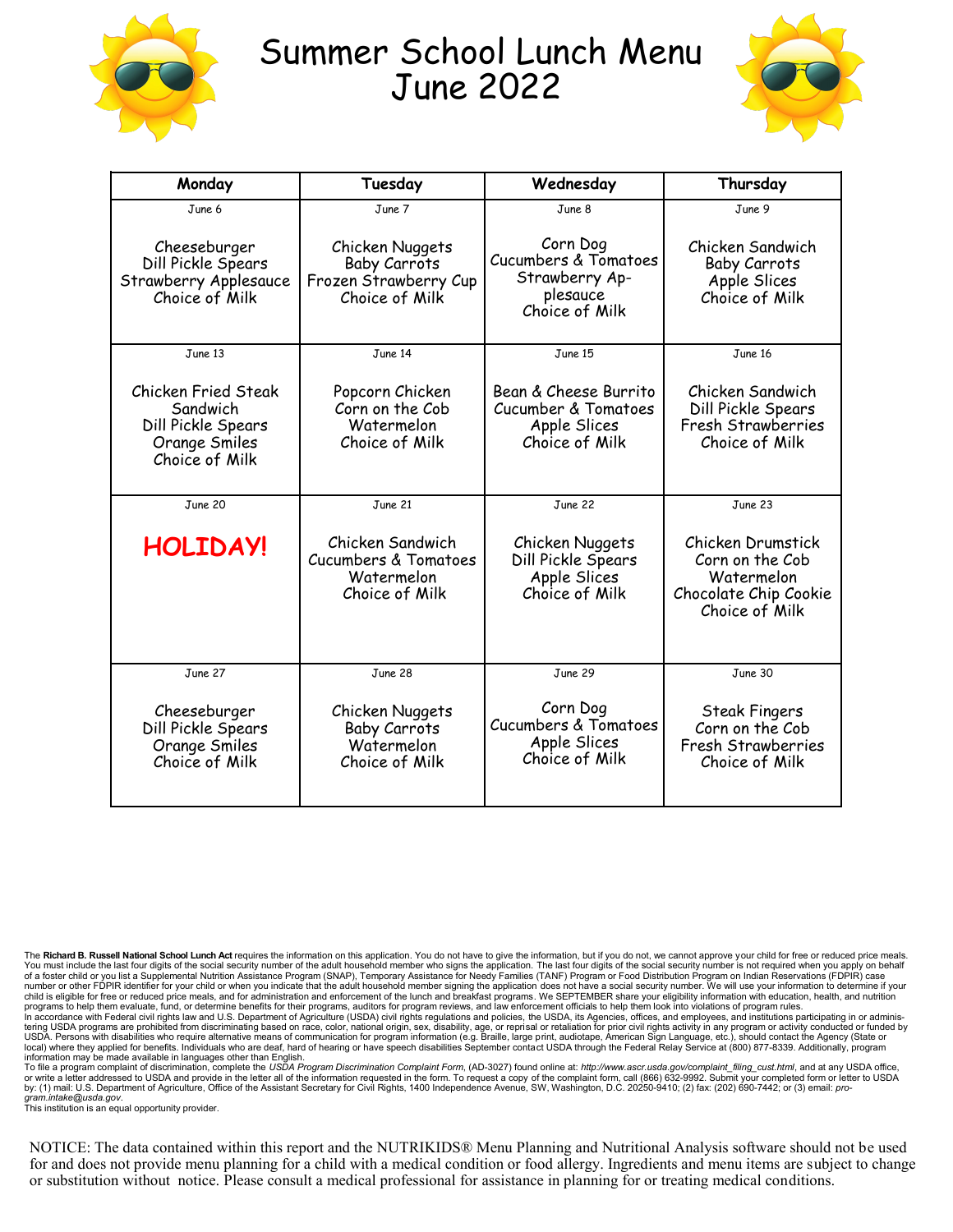

## Summer School Breakfast Menu July 2022



| Monday                                           | Tuesday                                                   | Wednesday                                              | Thursday                                          |
|--------------------------------------------------|-----------------------------------------------------------|--------------------------------------------------------|---------------------------------------------------|
| July 4                                           | July 5                                                    | July 6                                                 | July 7                                            |
| <b>HOLIDAY!</b>                                  | <b>Blueberry Muffin</b><br>Orange Juice<br>Choice of Milk | Cinnamon Toast Crunch<br>Apple Juice<br>Choice of Milk | Sausage Biscuit<br>Orange Juice<br>Choice of Milk |
| July 11                                          | July 12                                                   | July 13                                                | July 14                                           |
| Sausage Biscuit<br>Apple Juice<br>Choice of Milk | <b>Blueberry Muffin</b><br>Orange Juice<br>Choice of Milk | Cinnamon Roll<br>Apple Juice<br>Choice of Milk         | Sausage Biscuit<br>Orange Juice<br>Choice of Milk |

The **Richard B. Russell National School Lunch Act** requires the information on this application. You do not have to give the information, but if you do not, we cannot approve your child for free or reduced price meals. You must include the last four digits of the social security number of the adult household member who signs the application. The last four digits of the social security number is not required when you apply on behalf of a foster child or you list a Supplemental Nutrition Assistance Program (SNAP), Temporary Assistance for Needy Families (TANF) Program or Food Distribution Program on Indian Reservations (FDPIR) case number or other FDPIR identifier for your child or when you indicate that the adult household member signing the application does not have a social security number. We will use your information to determine if your child is eligible for free or reduced price meals, and for administration and enforcement of the lunch and breakfast programs. We SEPTEMBER share your eligibility information with education, health, and nutrition programs to help them evaluate, fund, or determine benefits for their programs, auditors for program reviews, and law enforcement officials to help them look into violations of program rules. In accordance with Federal civil rights law and U.S. Department of Agriculture (USDA) civil rights regulations and policies, the USDA, its Agencies, offices, and employees, and institutions participating in or administering USDA programs are prohibited from discriminating based on race, color, national origin, sex, disability, age, or reprisal or retaliation for prior civil rights activity in any program or activity conducted or funded by USDA. Persons with disabilities who require alternative means of communication for program information (e.g. Braille, large print, audiotape, American Sign Language, etc.), should contact the Agency (State or local) where they applied for benefits. Individuals who are deaf, hard of hearing or have speech disabilities September contact USDA through the Federal Relay Service at (800) 877-8339. Additionally, program information may be made available in languages other than English.

To file a program complaint of discrimination, complete the *USDA Program Discrimination Complaint Form*, (AD-3027) found online at: *http://www.ascr.usda.gov/*<br>*complaint\_filing\_cust.html*, and at any USDA office, or writ complaint form, call (866) 632-9992. Submit your completed form or letter to USDA by: (1) mail: U.S. Department of Agriculture, Office of the Assistant Secretary for Civil Rights, 1400 Independence Avenue, SW, Washington, D.C. 20250-9410; (2) fax: (202) 690-7442; or (3) email: *program.intake@usda.gov*. This institution is an equal opportunity provider.

NOTICE: The data contained within this report and the NUTRIKIDS® Menu Planning and Nutritional Analysis software should not be used for and does not provide menu planning for a child with a medical condition or food allergy. Ingredients and menu items are subject to change or substitution without notice. Please consult a medical professional for assistance in planning for or treating medical conditions.